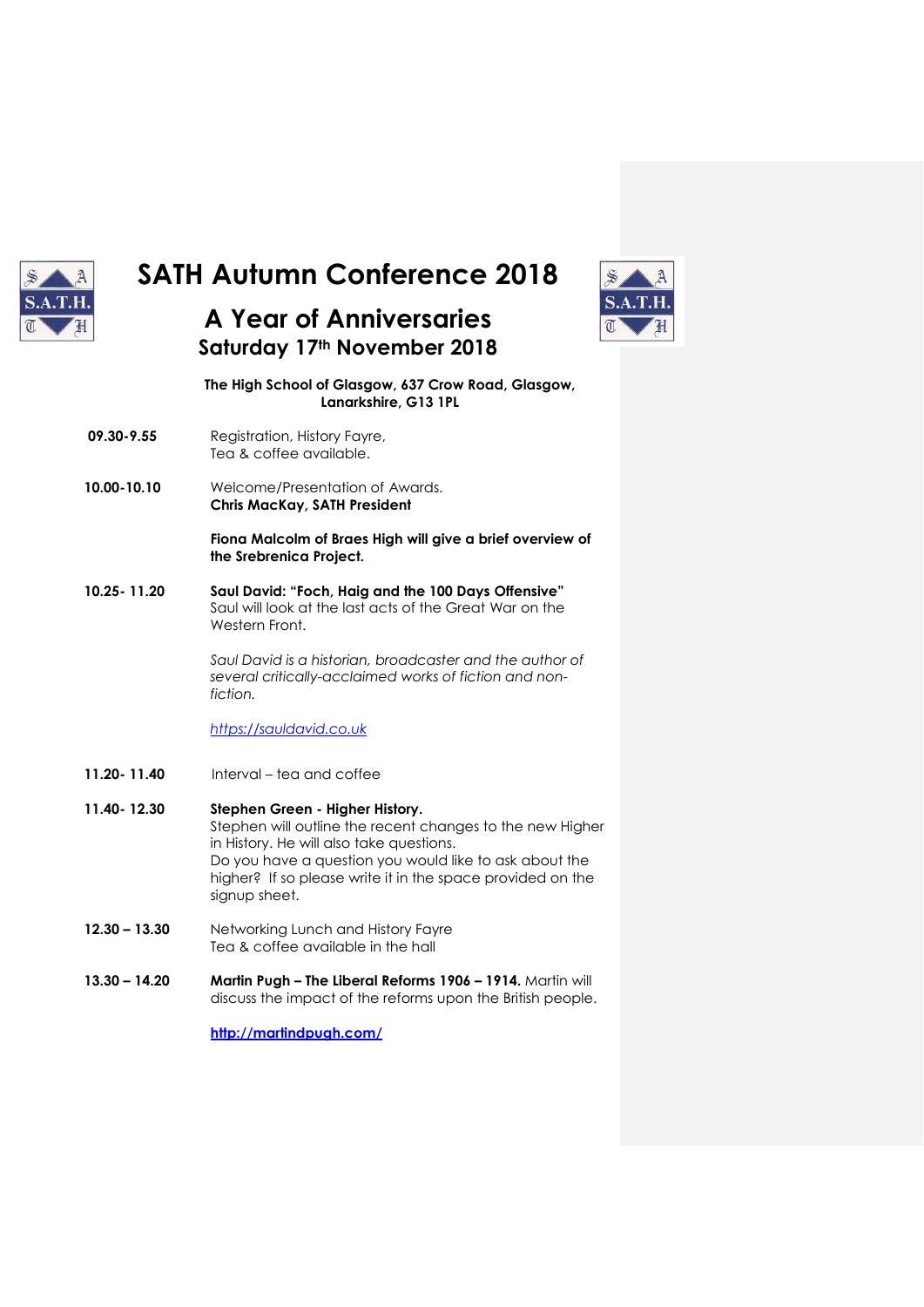#### **14.20 – 15.00 Options**

- **Workshop 1. Remembering Srebrenica – Fiona Malcolm & Robin McPherson** will highlight resources and approaches that can be used in the classroom.
- **Workshop 2. The Statistical Accounts of Scotland online**- Aileen Robb and Núria Ruiz will introduce new resources for use in the classroom
- **Workshop 3. Lynne Robertson Education Scotland - The BGE & Benchmarks** – An opportunity to engage with Lynne and discuss the latest updates to the BGE.
- **Workshop 4. Approaches to Sources**  Claire Wood will lead a practical workshop focussed on creating source questions and marking instructions for use in a higher classroom. The workshop will cater for the three biggest topics: Wars of Independence; Migration and Empire and the First World War. Participants are invited to bring along any questions and marking instructions that have been generated; it will be chance to discuss and share resources.

**15.00** Plenary and close**-Chris MacKay, SATH President**

**Formatted:** Font: (Default) Century Gothic, Bold, Font color: Text 1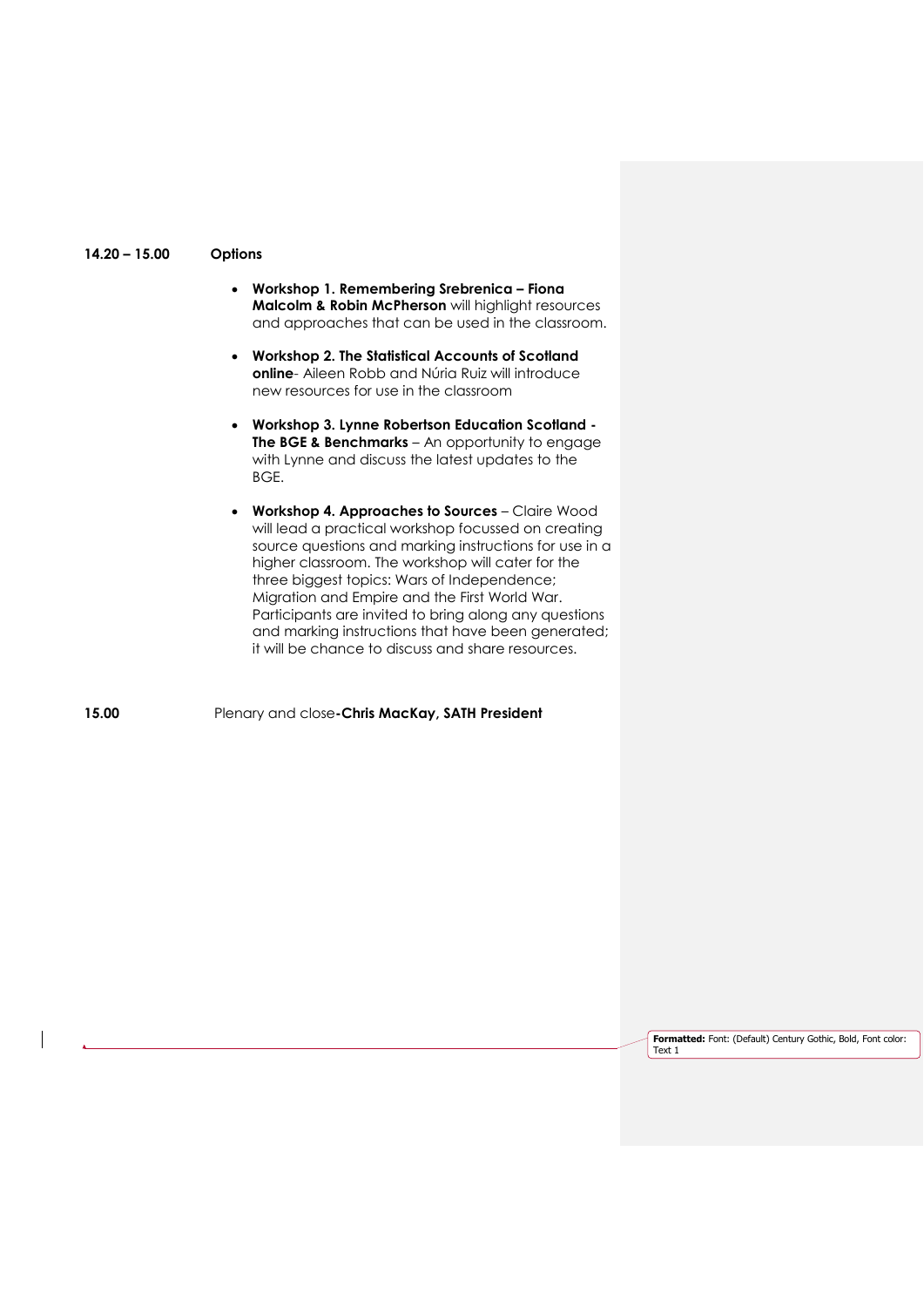#### **Saul David**

His history books include The Indian Mutiny (shortlisted for the Westminster Medal for Military Literature), Zulu (a Waterstone's Military History Book of the Year), Victoria's Wars and All The King's Men. He has also written two bestselling novels, Zulu Hart and Hart of Empire.

His latest work of non-fiction, Operation Thunderbolt: Flight 139 and the Raid on Entebbe Airport was an Amazon UK History Book of the Year for 2015. The film rights were bought by Hollywood film company Participant Media and used in the making of the motion picture 'Entebbe', filmed on location in Malta and London from November 2016 to January 2017. The film stars Rosamund Pike, Daniel Brühl and Eddie Marsan.

Saul is Professor of Military History at the University of Buckingham, and Programme Director for the university's London-based MA in Military History by Research.



#### **Martin Pugh**

Martin graduated in modern history and politics in 1969 and then spent the years 1969-71 on Voluntary Service Overseas as lecturer in European history at the Aligarh Muslim University in India. After returning to Britain he completed research for his Ph.D. on 'The background to the 1918 Representation of the People Act' at Bristol University and the Institute of Historical Research, London University, from 1971 to 1974. He has published a number of books which include: The Making of Modern British Politics, 1867-1945, The Tories and the People, 1880-1935, Lloyd George, Women and the Women's Movement in Britain 1914-1959, The March of the Women: a revisionist analysis of the campaign for women's suffrage, 1866-1914, The Pankhursts and "We Danced All Night": A Social History of Britain Between the Wars

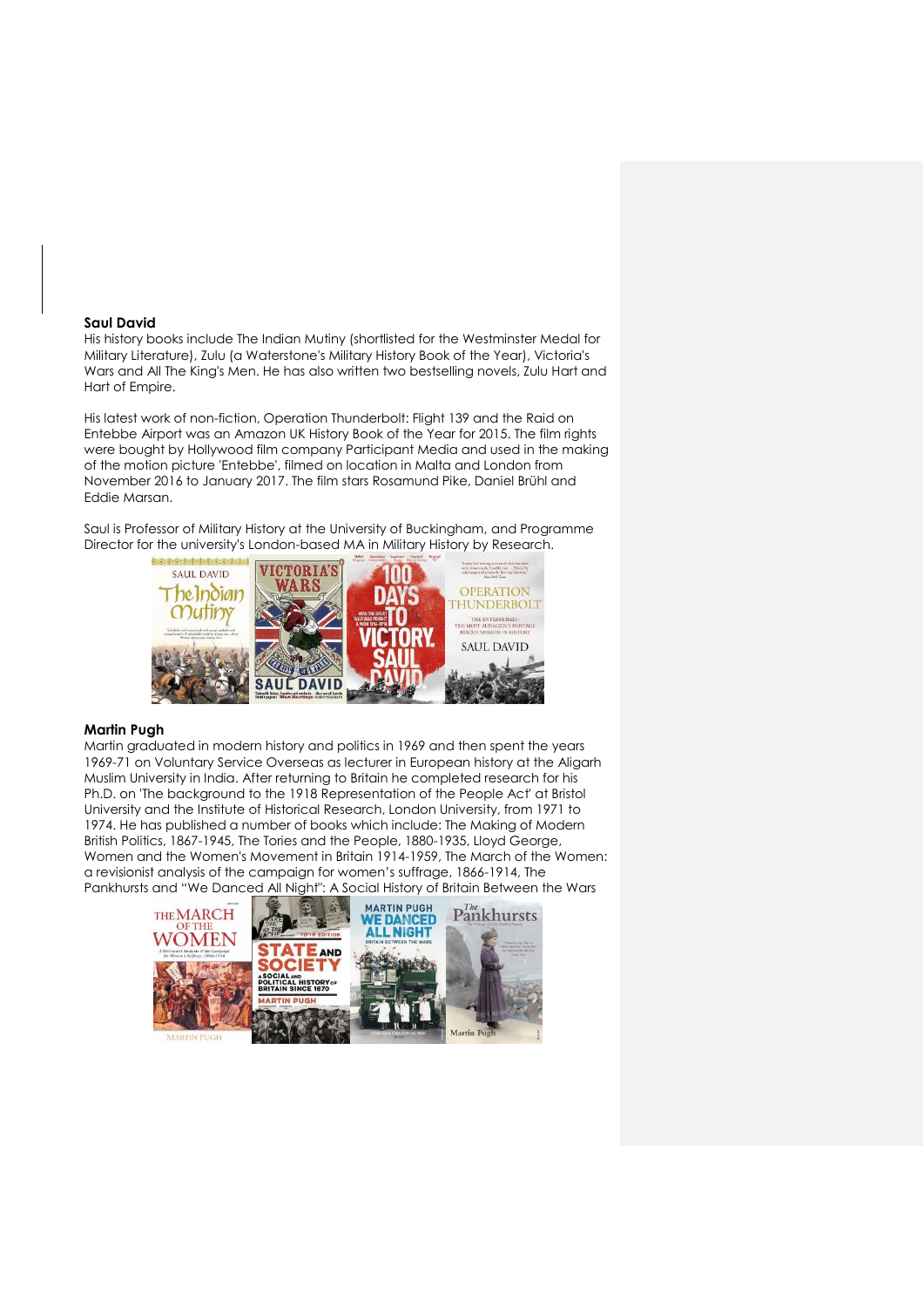**Formatted:** Font: (Default) Century Gothic, Bold, Font color: Text 1

**Formatted:** Centered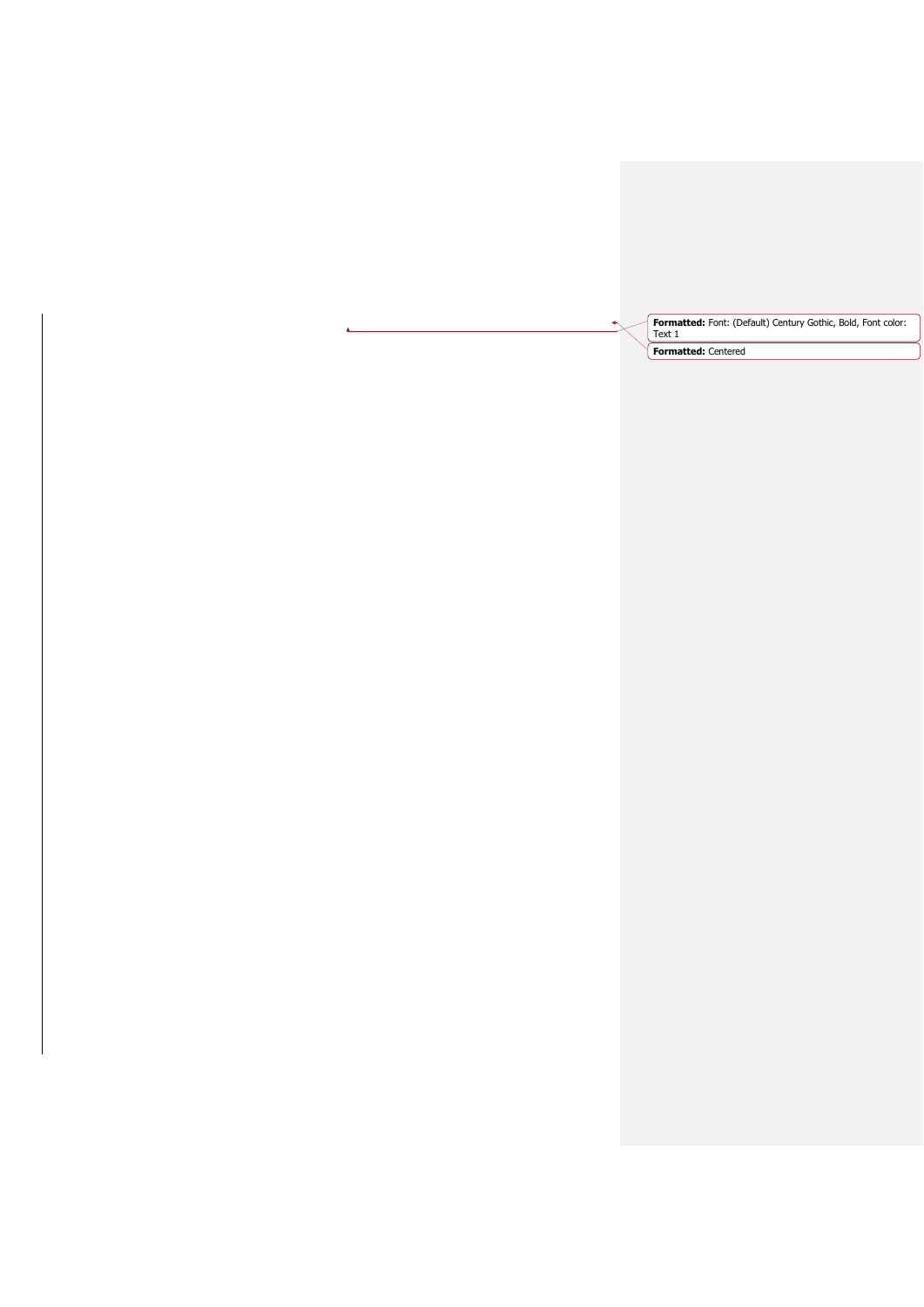### **SATH Fee: £75; (students £25 & probationer teachers £30) Departmental Rate £170 – 3 teachers**

**Conference fee MUST be paid in advance of the conference. We can invoice if required!**

# **SATH Autumn Conference 2018 Registration Form**

**\_\_\_\_\_\_\_\_\_\_\_\_\_\_\_\_\_\_\_\_\_\_\_\_\_\_\_\_\_\_\_\_\_\_\_\_\_\_\_\_\_\_\_\_\_\_\_\_\_\_\_\_\_\_\_\_**

## **Sign up online here –**

[https://sath2018.eventbrite.co.uk](https://sath2018.eventbrite.co.uk/)

**Or complete and return this form**.

| Name(s):                                      |              |   |   |
|-----------------------------------------------|--------------|---|---|
| School (if teacher):                          |              |   |   |
| <b>Address</b>                                |              |   |   |
| <b>Email &amp; Phone</b>                      |              |   |   |
| <b>Contact Name/email for payment</b>         |              |   |   |
| Include as a SATH Member (now free of charge) |              |   |   |
| <b>CPD certificate required</b>               |              |   |   |
| Invoice required                              |              |   |   |
| Choice of Workshop (Please Circle One) 1      | $\mathbf{2}$ | 3 | 4 |
| Do you have any special dietary requirements? |              |   |   |